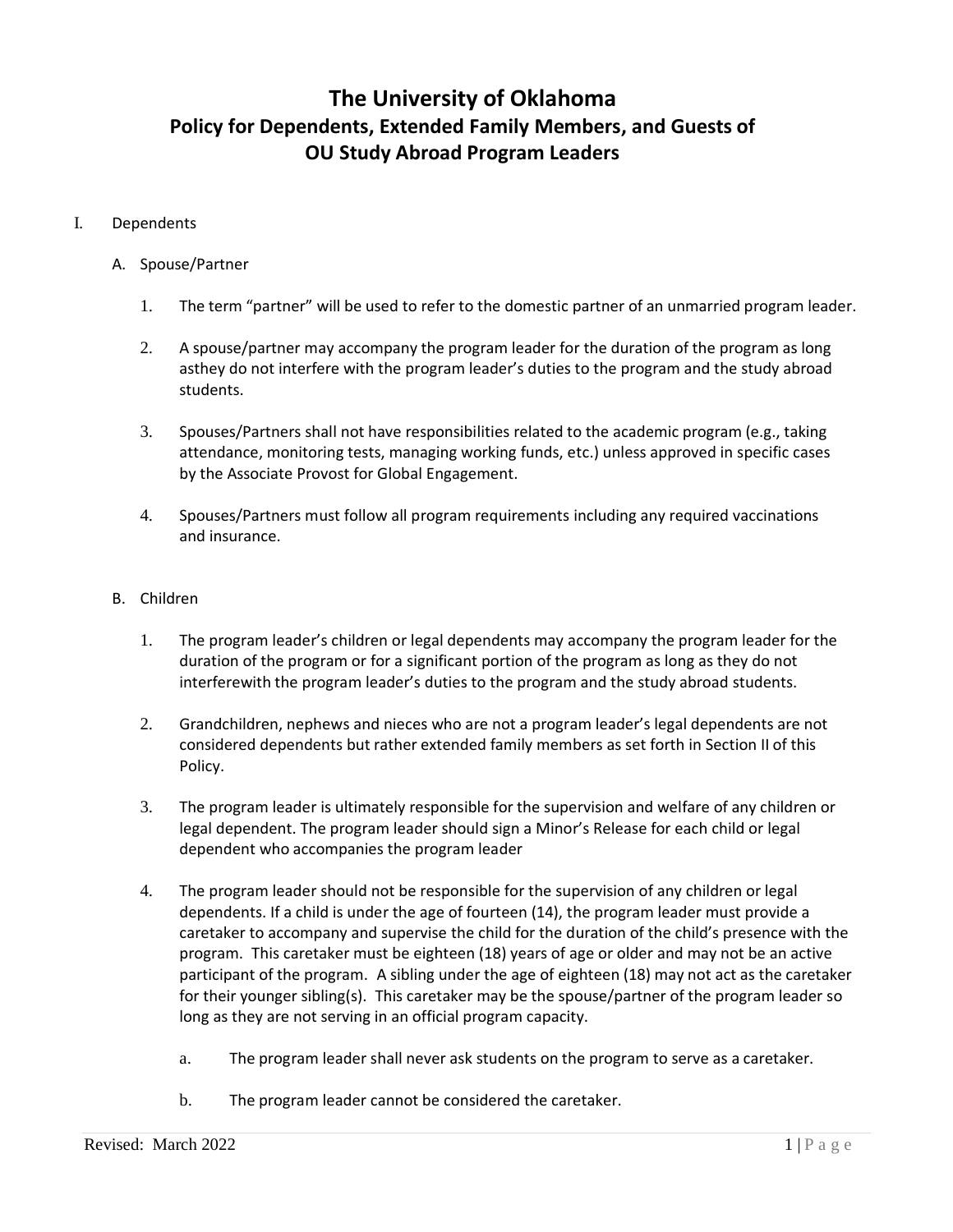- c. The program leader shall never ask other faculty or staff members involved with theprogram to serve as the caretaker.
- 5. It is strongly recommended that program leaders consider carefully the number of children being taken on study abroad programs. The more children that are involved, the more difficult it becomesto make arrangements that will accommodate large families, and the more difficult it is for the program leader to focus their full attention on the study abroad program.
- 6. Program leaders should consider carefully their ability to care for the OU participants of the program in an emergency situation if their family members are present and potentially affected by the emergency situation.
- 7. Children must follow all program requirements including any required vaccinations and insurance.
- C. Financial Considerations
	- 1. State law and OU's financial policies require that program leaders pay all expenses of their spouse/partner, dependents and caretaker of their dependents. Therefore, separate paymentsdirectly from the program leader will be required for expenses for their spouse/partner, dependents and caretaker.
	- 2. If a program leader requires additional housing to accommodate their spouse/partner or dependents, the program leader is responsible for the cost of the additional space or additional room(s) (e.g., if paying for a double room instead of a single room in a hotel, the program leaderwould pay the difference between the single and the double to accommodate an accompanying spouse/partner).
- D. Logistical Arrangements
	- 1. Program arrangements are not made to accommodate the needs of a spouse/partner and/or dependents, except for housing arrangements if the spouse/partner and dependents are staying in thesame accommodations as the program leader. All program accommodations are made with the understanding that this is an academic program designed to meet the needs of the students and the program leaders. Accordingly, the program leader must make all logistical arrangements for their spouse/partner and dependents, other than housing accommodations if their spouse or dependents are staying with the program leader, throughout the duration of the program (e.g., local transportation, entry fees, excursions, meals, etc).
	- 2. If a program leader's spouse/dependents require accessible or special accommodations, the program leader is responsible for acquiring the appropriate accessible accommodations for their spouse/dependents throughout the duration of the program.
	- 3. At least one program leader should be housed on-site with the students. Exceptions will only be granted in rare cases and must be approved by the Associate Provost for Global Engagement.
	- 4. Program leaders are responsible for organizing all travel arrangements for their spouse/partner anddependents, including, but not limited to:
		- a. Obtaining passports and visas
		- b. Transportation to and from the study abroad location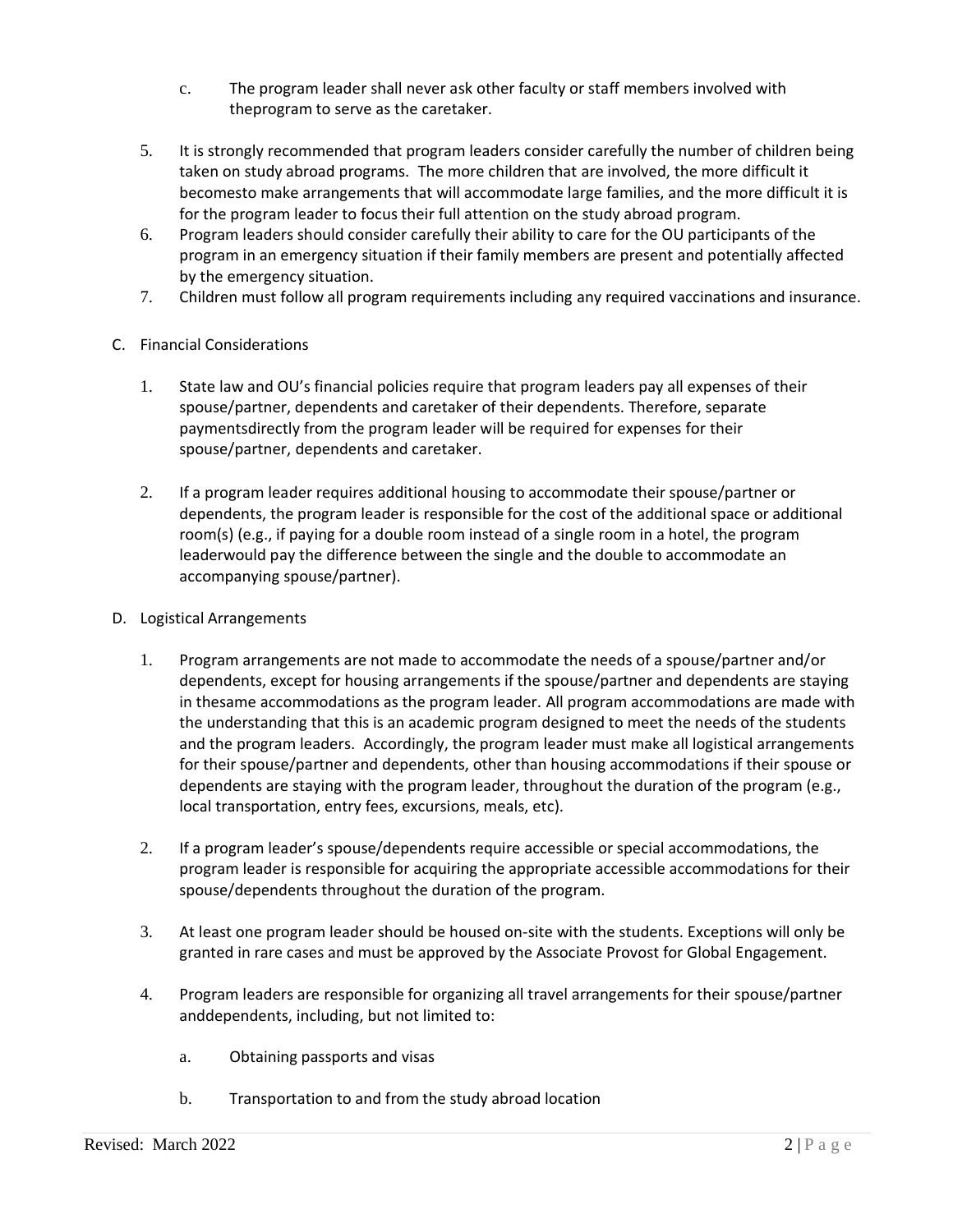- c. Excursions during the study abroad program
- d. Housing, if spouse/partner or dependents are not staying in the same accommodations as theprogram leader
- e. Meals
- 5. Program leaders must obtain international insurance for their spouse/partner and dependents through OU's Office of Education Abroad. Program leaders are responsible for paying for international insurance for their spouse/partner and dependents.
- 6. Dependents are not permitted to share accommodations with students.
- 7. Dependents shall not compromise the planned academic program in any way, including, but notlimited to:
	- a. Preventing the program leader from attending or leading field trips or other academicelements of the program
	- b. Disrupting class or field trips
	- c. Preventing students or other program leaders from engaging fully in the academic program.
- II. Extended Family Members and Personal Acquaintances
	- A. "Extended family members" are those relatives of a program leader other than the program leader'sspouse/partner or children.
	- B. "Personal acquaintances" are generally individuals who have no official connection with the programand who are not related to the program leader.
	- C. General Guidelines
		- 1. It is strongly recommended that extended family members and/or personal acquaintances visit before or after the official program dates, during a scheduled vacation (e.g., Spring Break) or duringa free weekend. Visits during other time periods could be disruptive to the academic program.
		- 2. Personal acquaintances are not permitted to stay for the duration of the program and are not permitted to travel with the study abroad group on program field trips or weekend excursions.
		- 3. Extended family members are not permitted to stay for the duration of the program and are not permitted to travel with the study abroad group on program field trips or weekend excursions exceptin the following situations:
			- a. The extended family member is an enrolled student in the program or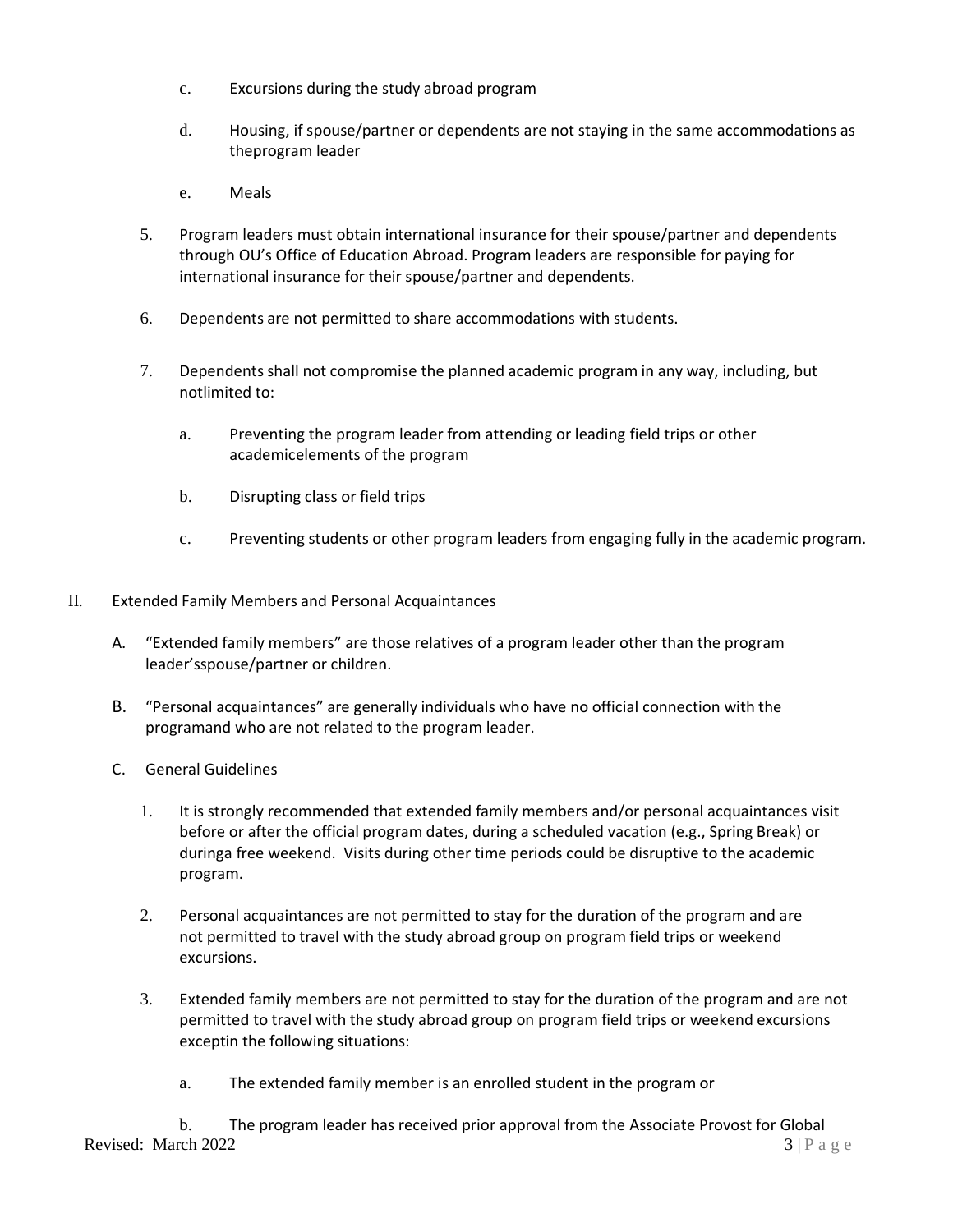## Engagement

- i. In order to receive approval for an extended family member to stay for the duration ofthe program or to travel with the study abroad group on program field trips or weekend excursions, a program leader must submit a detailed, written request to the Associate Provost for Global Engagement.
- ii. All requests will be reviewed on a case-by-case basis.
- iii. Prior to granting or denying a program leader's request, the Associate Provost for Global Engagement shall consult with the Office of Risk Management and the Office of Legal Counsel in regard to any additional risks or legal obligations the request might place upon OU.
- 4. All expenses and travel arrangements for extended family members and personal acquaintancesshall be separate from those of the program and must be paid by the program leader.
- 5. Extended family members and personal acquaintances are not permitted to share accommodationswith students.
- 6. Extended family members and personal acquaintances shall not compromise the program in anyway, including, but not limited to:
	- a. Preventing the program leader from attending or leading a field trip or other academicelement of the program
	- b. Disrupting class or field trips
	- c. Preventing students or other program leaders from engaging fully in the academic program.
- 7. Extended family members and personal acquaintances are responsible for obtaining their own international insurance. OU's international insurance policy may cover extended family members or personal acquaintances upon request at the program leader's own cost. The insurance coverage available through OU is provided under the same insurance policy required for program leaders on faculty-led programs. If an evacuation must occur, the program leader will be required to be evacuated with the participating students. If their extended family members and personal acquaintances are not covered by OU's international insurance provider, OU will not be able to assist in evacuating the program leader's extended family members and/or personal acquaintances.
- 8. Extended family members and personal acquaintances are responsible for making their own travelarrangements including passports, visas, transportation, food and housing, etc.
- 9. Extended family members and personal acquaintances must follow all program requirements including any required vaccinations and insurance.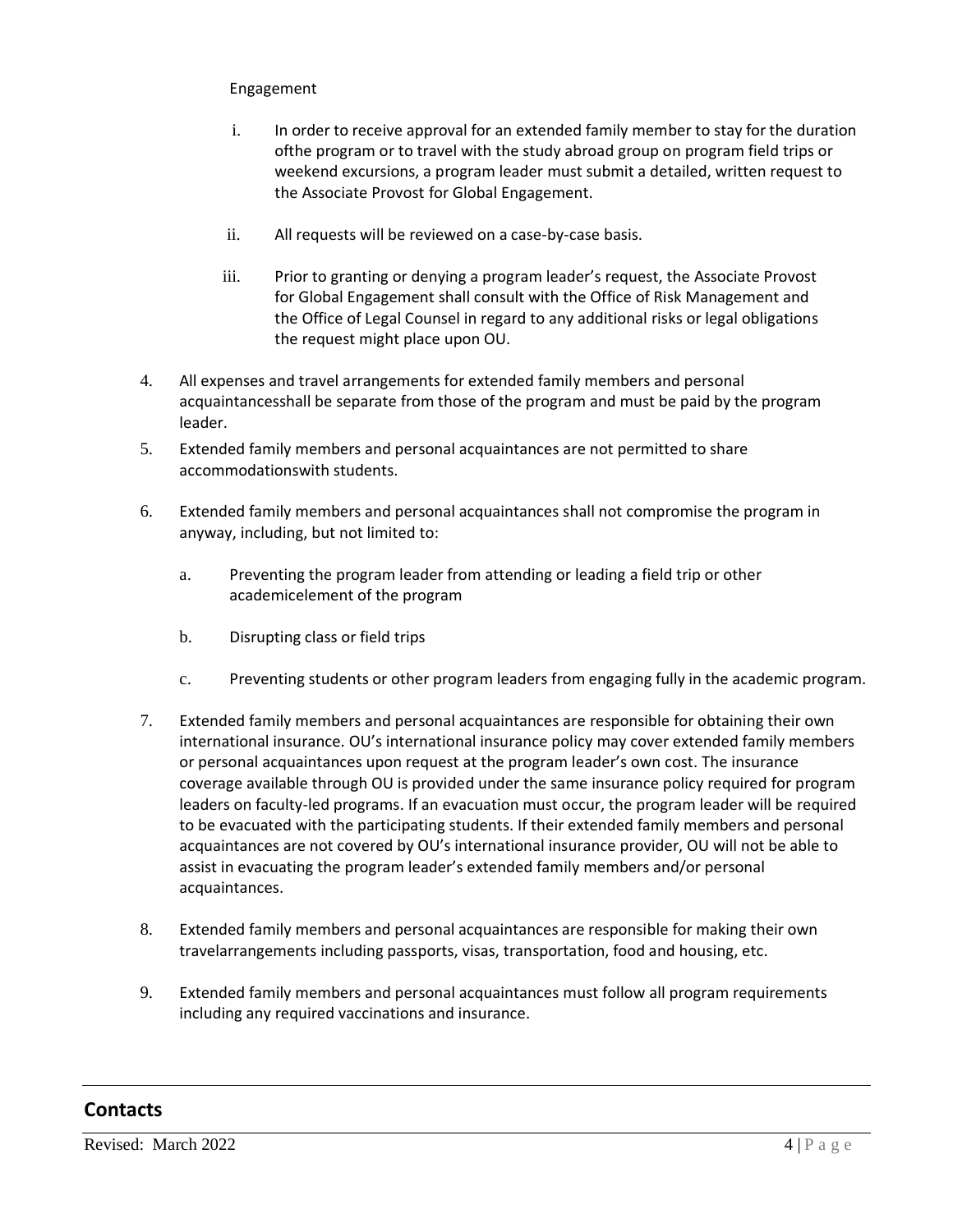Policy Questions: Jeremy Lambeth, Director of International Risk Management 405-325-1622 or [helpabroad@ou.edu](mailto:helpabroad@ou.edu)

Shanna Vincent, Director of Education Abroad 405-325-1693 or [ea@ou.edu](mailto:ea@ou.edu)